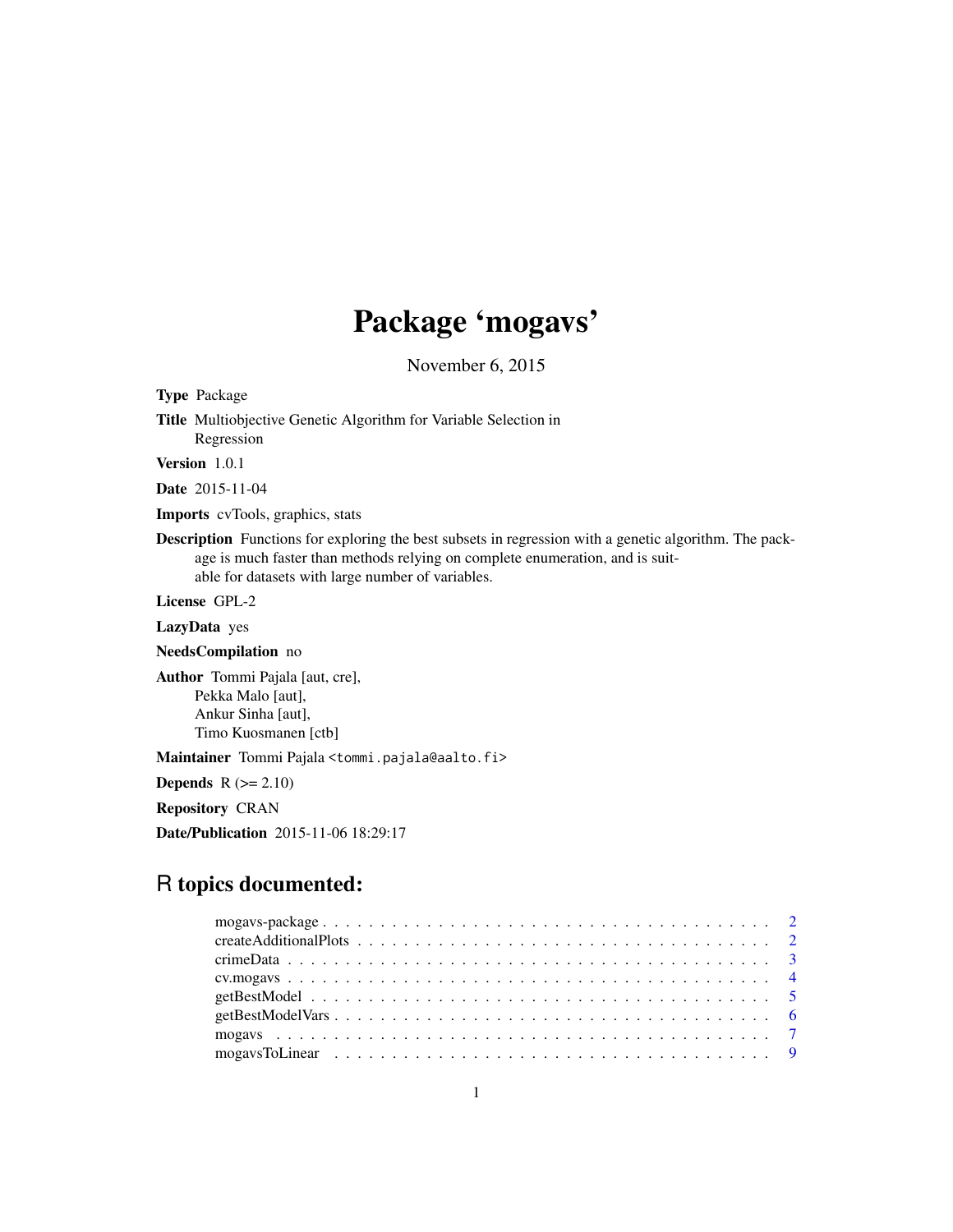<span id="page-1-0"></span>2 createAdditionalPlots

mogavs-package *Package for regression variable selection with genetic algorithm MOGA-VS*

#### Description

Runs the genetic algorithm MOGA-VS for variable selection on a given data set.

#### Details

| Package: | mogavs     |
|----------|------------|
| Type:    | Package    |
| Version: | 1.0        |
| Date:    | 2015-06-17 |
| License: | $GPI - 2$  |

#### Author(s)

Tommi Pajala, Ankur Sinha, Pekka Malo, Timo Kuosmanen Maintainer: Tommi Pajala <tommi.pajala@aalto.fi>

## References

Sinha, A., Malo, P. & Kuosmanen, T. (2015) A Multi-objective Exploratory Procedure for Regression Model Selection. *Journal of Computational and Grahical Statistics, 24(1). pp. 154-182.*

## Examples

```
data(sampleData)
mod <- mogavs(y~.,data=sampleData,maxGenerations=20)
summary(mod)
createAdditionalPlots(mod,epsilonBand=0,kBest=30,"kbest")
```
<span id="page-1-1"></span>createAdditionalPlots *Function for plotting boundaries of the archive set.*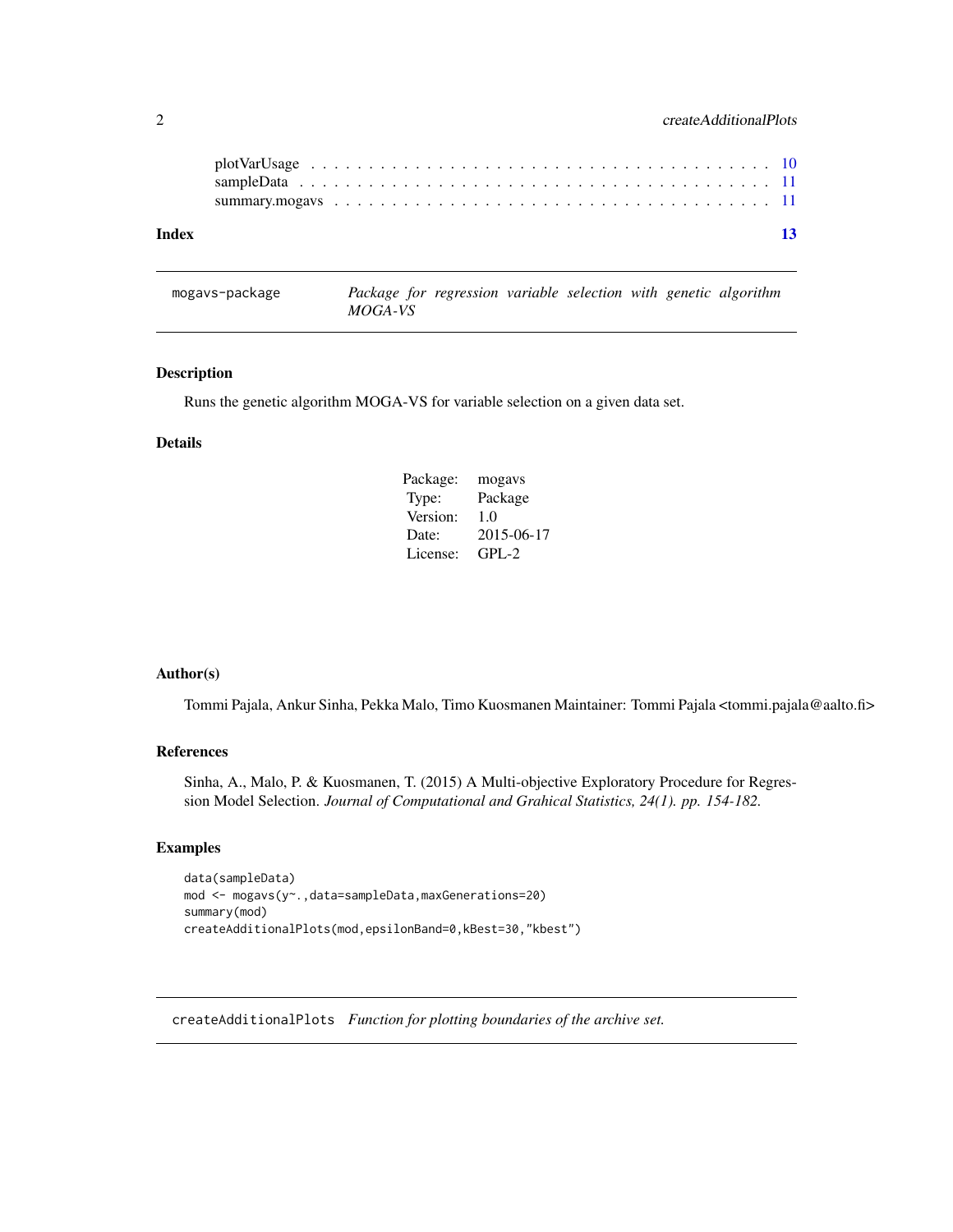#### <span id="page-2-0"></span>crimeData 3

#### Description

A plotting function for plotting the set of all tried models, and highlighting either all models within epsilonBand MSE of the efficient frontier, or the kBest best models for each number of variables.

## Usage

```
createAdditionalPlots(mogavs, epsilonBand = 0, kBest = 1, method = c("MSE", "kBest"))
```
## Arguments

| mogavs      | A model of class mogays.                                                                                                                                                                                                                                         |
|-------------|------------------------------------------------------------------------------------------------------------------------------------------------------------------------------------------------------------------------------------------------------------------|
| epsilonBand | The value of epsilonBand, ie. the mean square error inside which models are<br>highlighted.                                                                                                                                                                      |
| kBest       | The number of models that will be highlighted for each number of variables.                                                                                                                                                                                      |
| method      | Either MSE or kBest (case-insesitive). MSE plots the set of all tried models, with<br>models inside the epsilon Band highlighted. method="kBest" plots the set of<br>all tried models, with the kBest best models for each number of variables high-<br>lighted. |

## Author(s)

Tommi Pajala <tommi.pajala@aalto.fi>

#### See Also

[mogavs](#page-6-1)

## Examples

```
data(sampleData)
mod<-mogavs(y~.,data=sampleData,maxGenerations=20)
createAdditionalPlots(mod,epsilonBand=0,kBest=15,"kbest")
createAdditionalPlots(mod,epsilonBand=0.001,"mse")
```
crimeData *Crime Data Set with Imputed Values*

#### Description

This is the communities and crime data set, but with missing values imputed with the **mclust** package.

#### Usage

data(crimeData)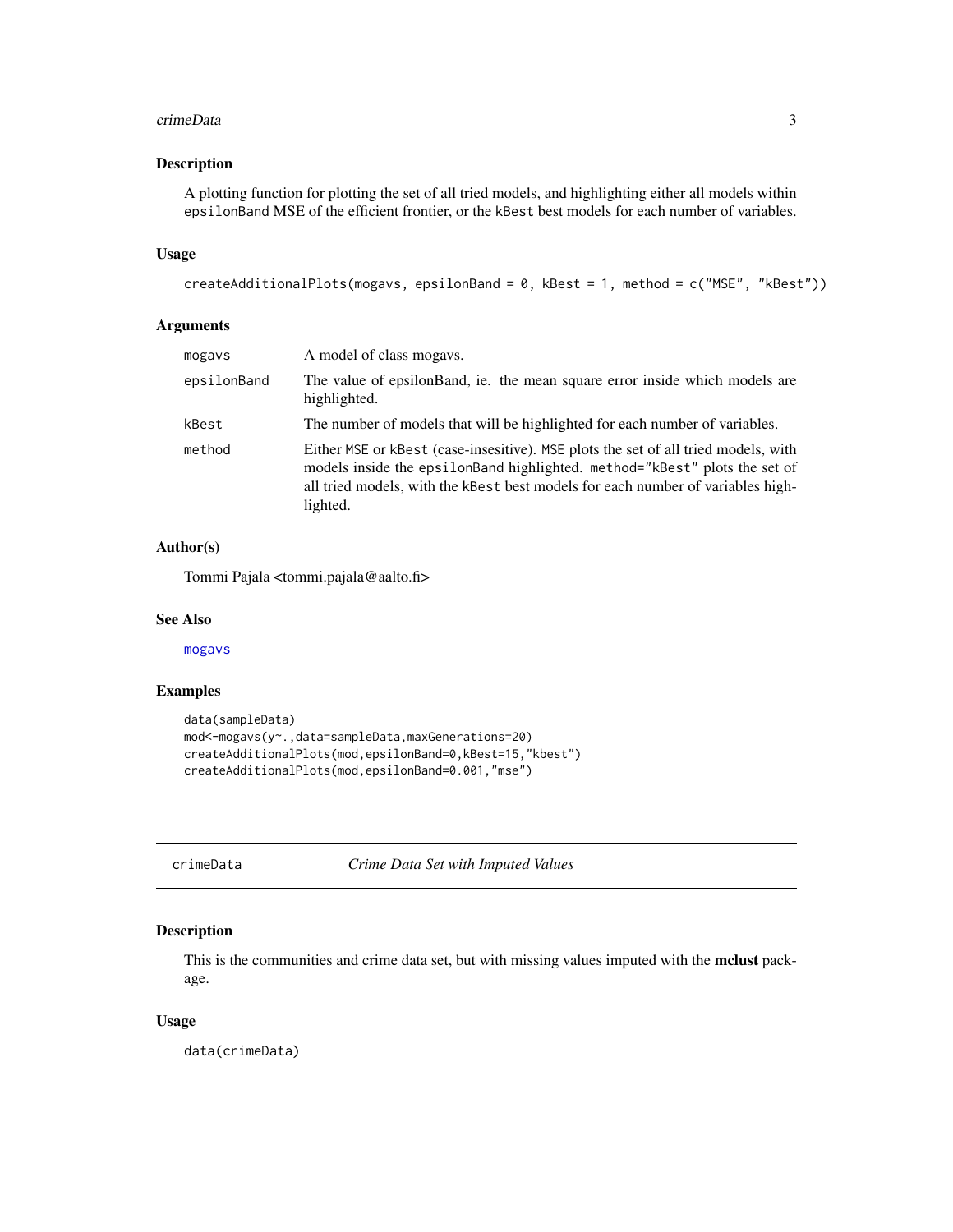## <span id="page-3-0"></span>Source

<http://archive.ics.uci.edu/ml/datasets/Communities+and+Crime>

#### References

Redmond, M. (2009) Communities and Crime Data Set. *UCI Machine Learning Repository*

#### See Also

[sampleData](#page-10-1)

#### Examples

data(crimeData) head(crimeData)

cv.mogavs *k-Fold Crossvalidation for a mogavs model*

## Description

Performs k-fold CV for a model of class mogavs via the cvTools package.

#### Usage

```
cv.mogavs(mogavs, nvar, data, y_index, K = 10, R = 1, order = FALSE)
```
## Arguments

| mogavs | A model of class mogavs.                                            |
|--------|---------------------------------------------------------------------|
| nvar   | The number of variables for which you want to run k-fold CV.        |
| data   | Used data set.                                                      |
| y_ind  | The column number for the y-variable in the dataset.                |
| К      | Number of folds in the cross-validation, default $K=10$ .           |
| R      | Number of repeats for the CV, default $R=1$ .                       |
| order  | Logical, whether the result should be sorted by the column CVerror. |

## Details

Perform k-fold cross-validation for all the linear models with nvar number of variables, which have been tried during the course of the genetic algorithm.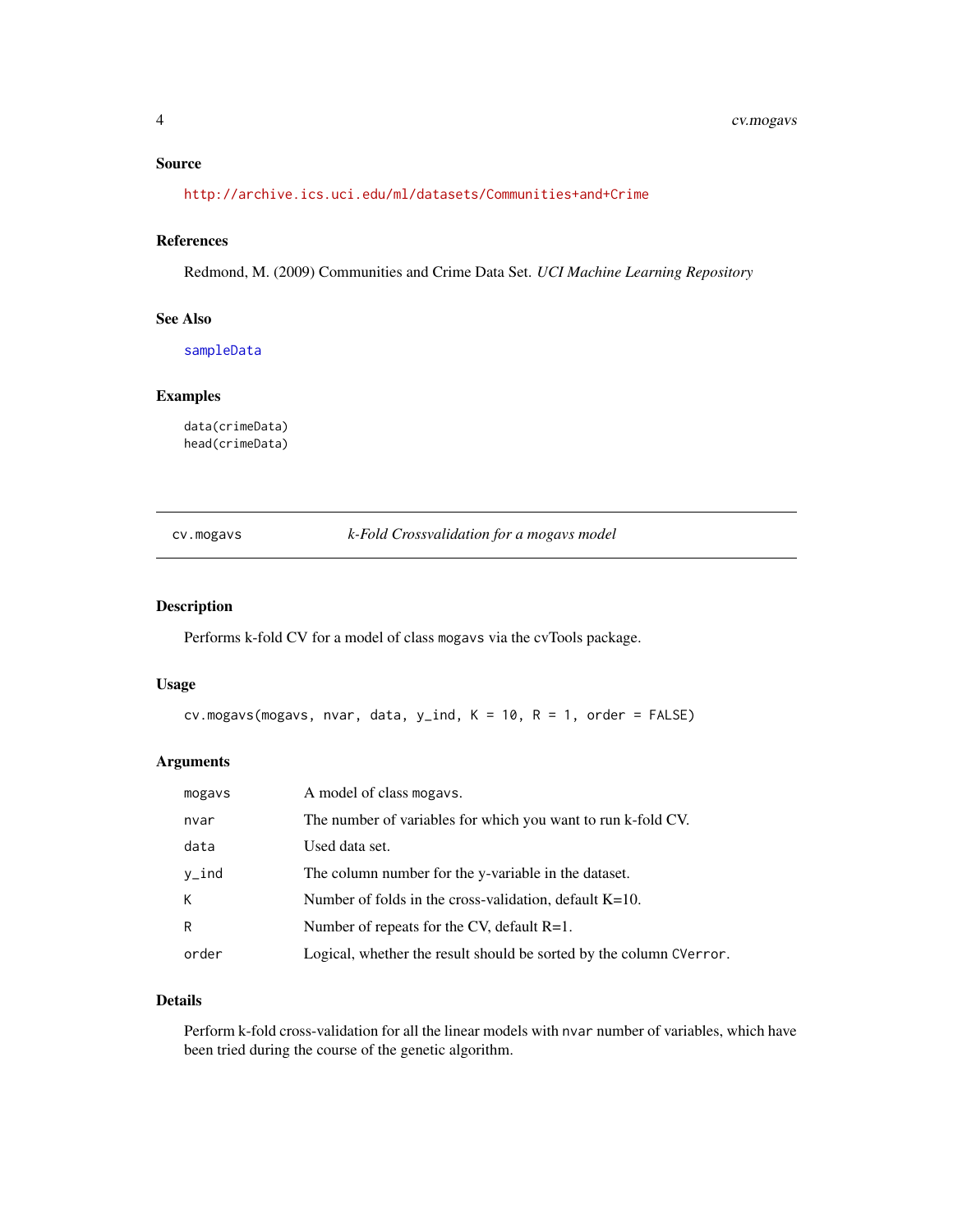## <span id="page-4-0"></span>getBestModel 5

## Value

A data frame with the following columns:

| archInd | The row index of the linear model in the archive Set of the mogave model.                   |
|---------|---------------------------------------------------------------------------------------------|
| formula | The formula of the linear model as a character string.                                      |
| CVerror | The root mean square error of the model.                                                    |
| CVse    | The standard error of the model across the R runs of the cross-validation. NA if<br>$R=1$ . |

## Author(s)

Tommi Pajala <tommi.pajala@aalto.fi>

## See Also

[mogavsToLinear](#page-8-1)

## Examples

```
data(sampleData)
mod<-mogavs(y~.,data=sampleData,maxGenerations=20)
cv.mogavs(mod,nvar=3,data=sampleData,y_ind=1,K=10,R=1,order=FALSE)
```
<span id="page-4-1"></span>

getBestModel *Get the best model with nvar variables, or by AIC, BIC or knee-point.*

## **Description**

Returns a binary vector of variables for the best model, as defined by either the AIC, BIC, or kneepoint, or alternatively the best for a given number of variables.

#### Usage

```
getBestModel(mogavs, nvar, method = c("AIC", "BIC", "knee", "mse", NULL))
```
#### Arguments

| mogavs | A model of the class mogays.                                                                                                              |
|--------|-------------------------------------------------------------------------------------------------------------------------------------------|
| nvar   | Number of variables for the best model. Only used if method is mse or NULL.<br>Can be omitted if method is named and is AIC, BIC or knee. |
| method | The desired metric for defining the best model. If nyar is omitted, method must<br>be named.                                              |

## Details

The methods AIC, BIC and knee look at the whole set of tried models, whereas mse or NULL means that the function looks for the best model with nvar variables and the lowest mean square error.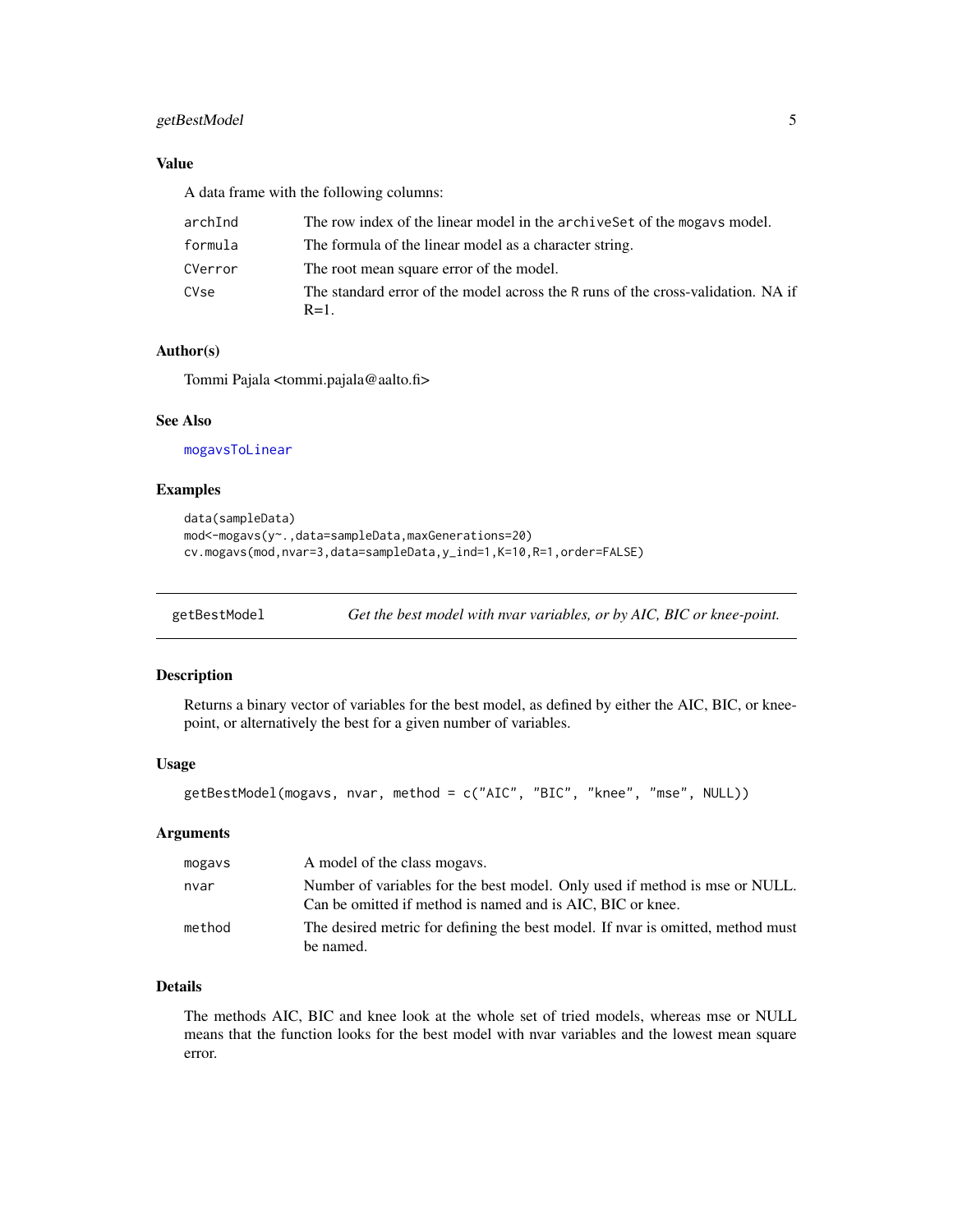## <span id="page-5-0"></span>Value

A binary vector of the variables in the best model.

#### Author(s)

Tommi Pajala <tommi.pajala@aalto.fi>

#### See Also

[getBestModelVars](#page-5-1)

## Examples

```
data(sampleData)
mod<-mogavs(y~.,data=sampleData,maxGenerations=20)
getBestModel(mod,15,"mse")
getBestModel(mod,method="BIC")
```
<span id="page-5-1"></span>

| getBestModelVars | Get variable names of the best model with nvar variables, or defined |
|------------------|----------------------------------------------------------------------|
|                  | by lowest MSE, AIC, BIC or knee-point.                               |

#### Description

Returns a vector of variable names for the best model, as defined by either the AIC, BIC, or kneepoint, or alternatively the best for a given number of variables.

#### Usage

```
getBestModelVars(mogavs, nvars, data, method=c("AIC","BIC","mse",NULL))
```
#### Arguments

| mogavs | A model of the class mogays.                                                                 |
|--------|----------------------------------------------------------------------------------------------|
| nvars  | Number of variables for the best model. Only used if method is NULL or MSE.                  |
| data   | The used data set.                                                                           |
| method | The desired metric for defining the best model. If nyar is omitted, method must<br>be named. |

## Details

The methods AIC, BIC and knee look at the whole set of tried models, whereas NULL means that the function looks for the best model with \$nvar\$ variables and the lowest mean square error.

#### Value

Returns a character vector of the variable names of the best model.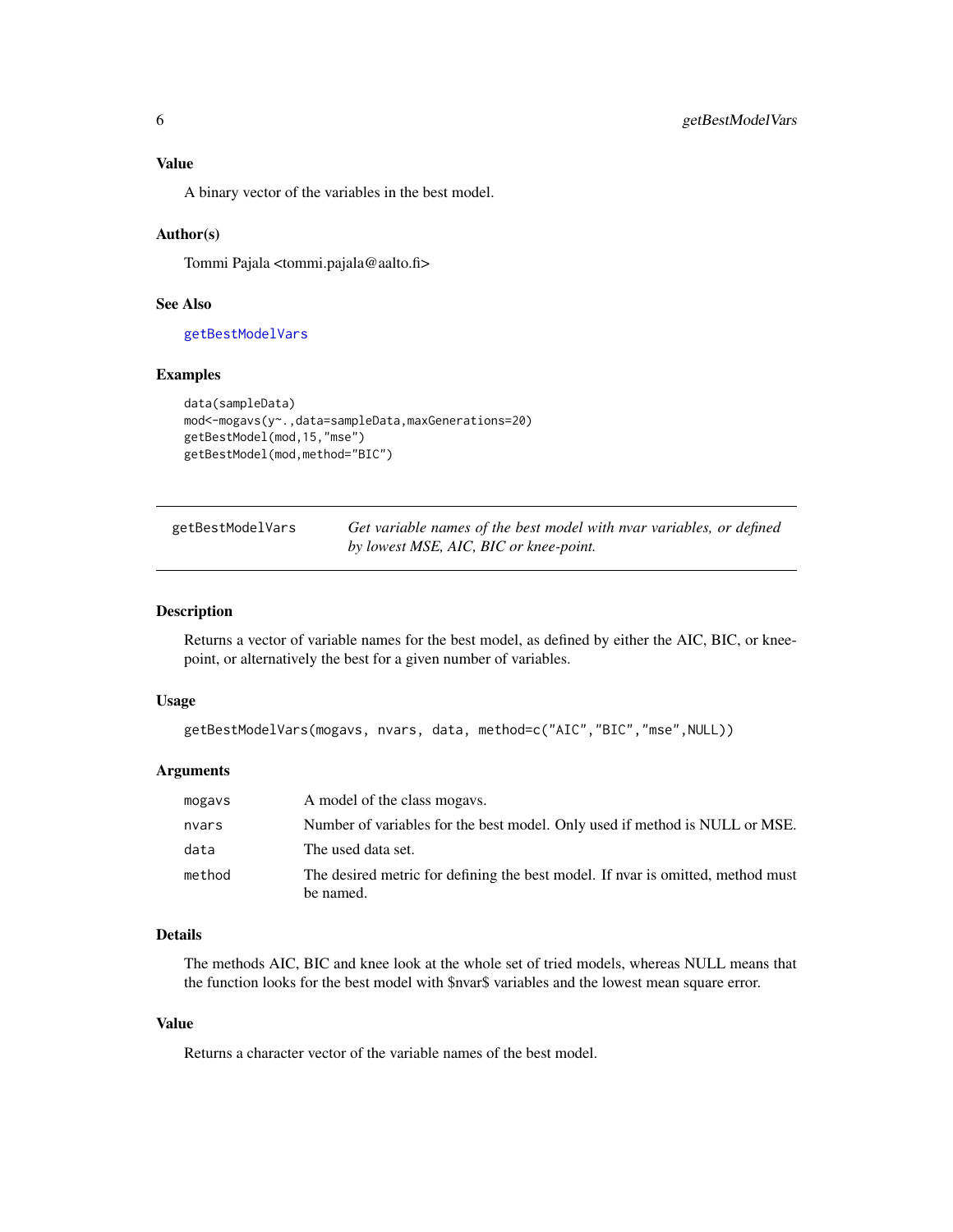#### <span id="page-6-0"></span>mogavs 7

#### Author(s)

Tommi Pajala <tommi.pajala@aalto.fi>

#### See Also

[getBestModel](#page-4-1),[plotVarUsage](#page-9-1)

#### Examples

```
data(sampleData)
mod<-mogavs(y~.,data=sampleData,maxGenerations=20)
getBestModelVars(mod,nvars=15,sampleData,NULL)
getBestModelVars(mod,nvars=0,data=sampleData,method="BIC")
```
<span id="page-6-1"></span>mogavs *Multiobjective Genetic Algorithm for Variable Selection*

## Description

The main function for the mogavs genetic algorithm, returning a list containing the full archive set of regression models tried and the nondominated set.

#### Usage

```
## Default S3 method:
mogavs(x, y, maxGenerations = 10*ncol(x), popSize = ncol(x), noOfOffspring = ncol(x),
crossoverProbability = 0.9, mutationProbability = 1/ncol(x), kBest = 1,
plots = F, additionalPlots = F, ...)
## S3 method for class 'formula'
mogavs(formula, data, maxGenerations= 10*ncol(x), popSize = ncol(x),
noOfOffspring = ncol(x), crossoverProbability = 0.9, mutationProbability = 1/ncol(x),
kBest = 1, plots = F, additionalPlots = F, ...)
```
#### Arguments

| formula       | Formula interface with $y \sim x1 + x2$ or $y \sim$ . for predicting y with x1 and x2 or all<br>predictors, respectively. |
|---------------|---------------------------------------------------------------------------------------------------------------------------|
| data          | A data frame containing the variables mentioned in the formula.                                                           |
| $\times$      | An n x p matrix containing the n observations of p values used in the regression.                                         |
| y             | An n x 1 vector of values to fit the regression to.                                                                       |
|               | maxGenerations Number of maximum generations to be run in the evolutionary algorithm. De-<br>fault is $10*ncol(x)$        |
| popSize       | Population size, ie. how many regression models the population holds. Default<br>is $ncol(x)$ .                           |
| noOfOffspring | Indicates how many offspring models are generated for each generation. Default<br>is $ncol(x)$ .                          |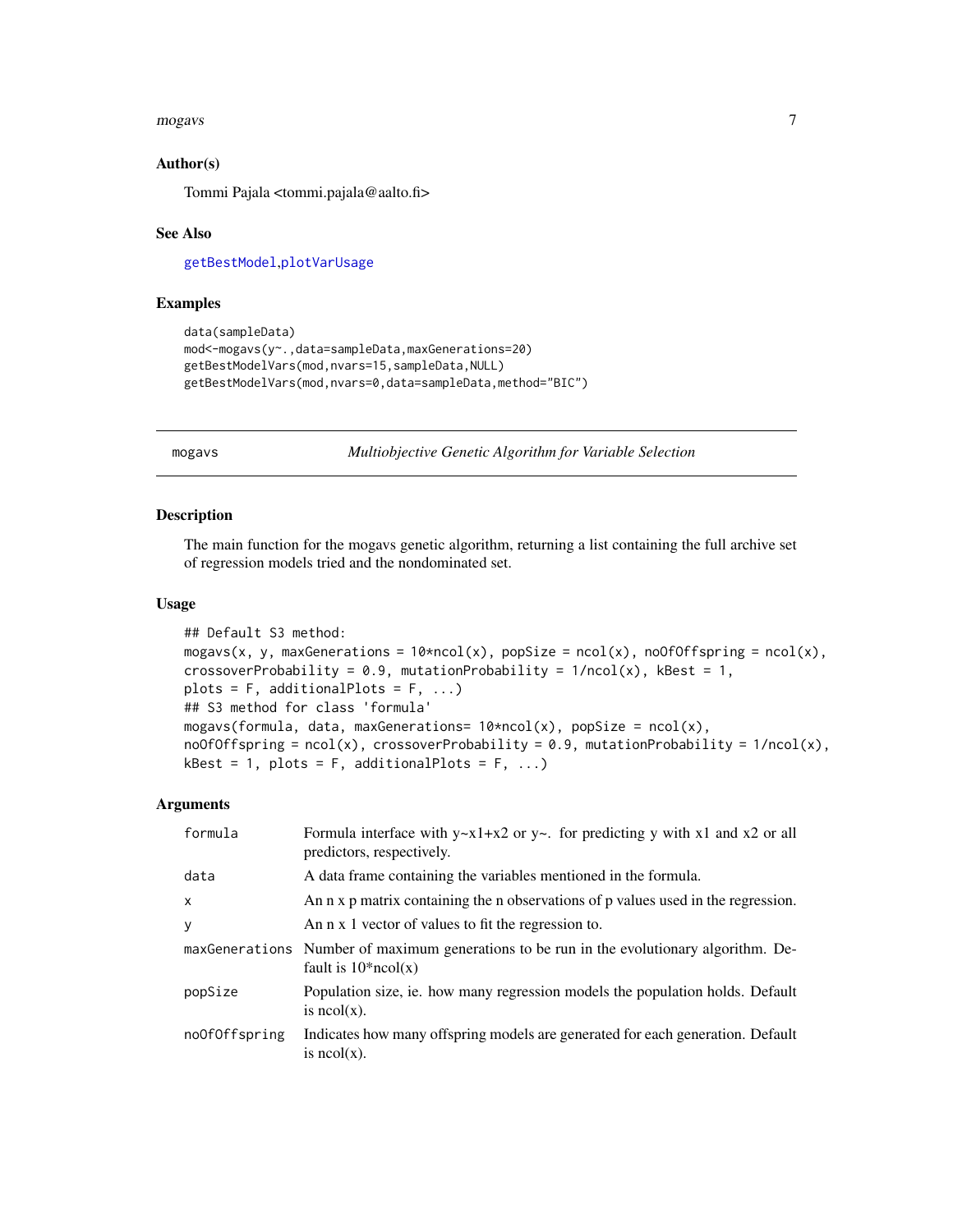| crossoverProbability |                                                                                                                                                                            |  |
|----------------------|----------------------------------------------------------------------------------------------------------------------------------------------------------------------------|--|
|                      | Indicates the probability of crossover for each offpring. Default is 0.9.                                                                                                  |  |
| mutationProbability  |                                                                                                                                                                            |  |
|                      | Indicates the probability of mutation for each offspring. Default is $1/ncol(x)$ .                                                                                         |  |
| kBest                | Indicates how many best models for each number of variables are highlighted in<br>printing at the end of the run (default=1).                                              |  |
| plots                | Binary variable for turning plotting for each generation on/off.                                                                                                           |  |
| additionalPlots      |                                                                                                                                                                            |  |
|                      | Binary variable for turning additional plotting at the end of the run on/off. Plot<br>can also be generated after the run with given createAdditionalPlots func-<br>tions. |  |
|                      | Any additional arguments.                                                                                                                                                  |  |

## Details

Runs genetic algorithm for the linear regression model space, with predicting variables x and predicted values y. Alternatively, can be given a data frame and formula. Setting plots=TRUE creates for each generation a plot, showing the current efficient boundary of the models. Setting additionalPlots=TRUE gives out an additional plot at the end of the algorithm, showing the full set of tried models and the kBest best models for each number of variables. All plotting is turned off by default to make processing faster.

## Value

Returns model of class mogavs with items

nonDominatedSet

|                      | Matrix of the nondominated models.                                                      |  |
|----------------------|-----------------------------------------------------------------------------------------|--|
|                      | numOfVariables Vector of the number of variables for each model in the nonDominatedSet. |  |
| <b>MSE</b>           | Vector of mean square errors for each model in the nonDominatedSet.                     |  |
| archiveSet           | The full archive set of models tried                                                    |  |
| kBest                | The value of kBest used                                                                 |  |
|                      | maxGenerations Number of generations used.                                              |  |
| crossoverProbability |                                                                                         |  |
|                      | The crossover probability used.                                                         |  |
| noOfOffspring        | Number of generated offspring for each generation.                                      |  |
| popSize              | The population size.                                                                    |  |

## Author(s)

Tommi Pajala <tommi.pajala@aalto.fi>

## References

Sinha, A., Malo, P. & Kuosmanen, T. (2015) A Multi-objective Exploratory Procedure for Regression Model Selection. *Journal of Computational and Grahical Statistics, 24(1). pp. 154-182.*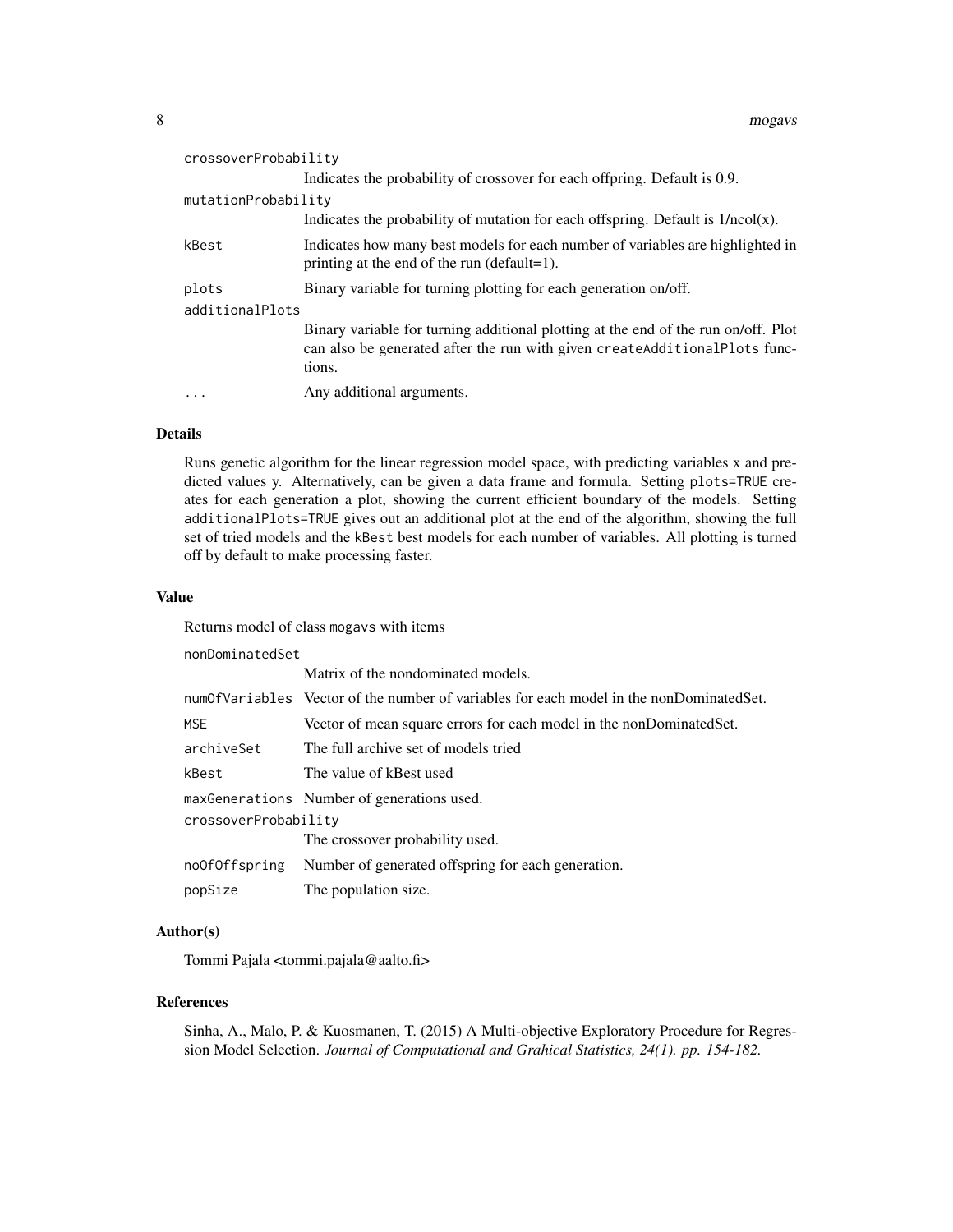## <span id="page-8-0"></span>mogavsToLinear 9

## See Also

[createAdditionalPlots](#page-1-1)

#### Examples

data(sampleData) #just a few generations to keep test fast mogavs(y~.,data=sampleData,maxGenerations=5)

#with a more sensible number of generations, with all plotting on ## Not run: mogavs(y~.,data=sampleData,maxGenerations=100,plots=TRUE,additionalPlots=TRUE)

<span id="page-8-1"></span>mogavsToLinear *Transform a mogavs model into a linear model.*

## Description

Takes in a mogavs model and a number of variables, and transforms that into linear model as in lm.

#### Usage

```
mogavsToLinear(bestModel, y_ind, data, ...)
```
## Arguments

| bestModel | A binary vector, representing the variables in one model for a given number of<br>variables. |
|-----------|----------------------------------------------------------------------------------------------|
| $v\_ind$  | Column number for the y values in data.                                                      |
| data      | The used data set.                                                                           |
| $\cdots$  | Additional arguments.                                                                        |

## Value

lm A linear model of class lm.

## Author(s)

Tommi Pajala <tommi.pajala@aalto.fi>

## See Also

[getBestModel](#page-4-1),[getBestModelVars](#page-5-1)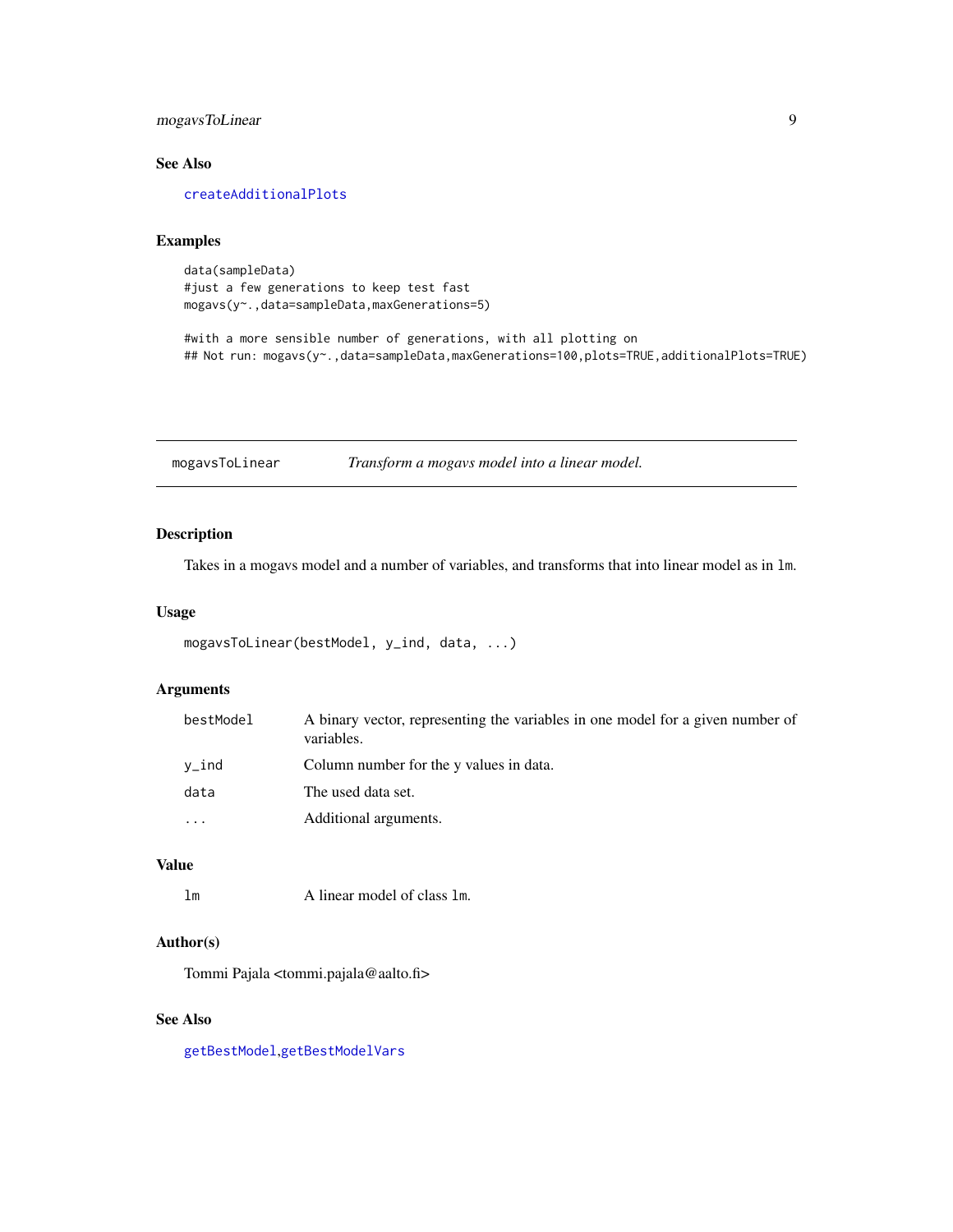#### Examples

```
data(sampleData)
mod<-mogavs(y~.,sampleData,maxGenerations=20)
#get the best model with 15 variables
bm<-getBestModel(mod,15,method=NULL)
#transform best model into a linear model
mogavsToLinear(bm,1,sampleData)
```
<span id="page-9-1"></span>plotVarUsage *Produce a visual summary of how many times each variable appears on the efficient frontier.*

#### Description

Visualizes how models on the efficient frontier use different variables. May be useful for finding out which variables seem to be most useful for explanation.

## Usage

```
plotVarUsage(mogavs, method = c("hist", "plot", "table"))
```
#### Arguments

| mogavs | A model of the class mogays.                                                 |
|--------|------------------------------------------------------------------------------|
| method | The chosen method for visualizing variable usage, hist for a histogram, plot |
|        | for a plot, and table for just a table.                                      |

## Value

In the case of method="hist" or method="plot" doesn't return anything, if method="table" returns a table.

## Author(s)

Tommi Pajala <tommi.pajala@aalto.fi>

#### See Also

[getBestModel](#page-4-1),[getBestModelVars](#page-5-1)

#### Examples

```
data(sampleData)
mod<-mogavs(y~.,data=sampleData,maxGenerations=20)
plotVarUsage(mod,"table")
plotVarUsage(mod,"hist")
plotVarUsage(mod,"plot")
```
<span id="page-9-0"></span>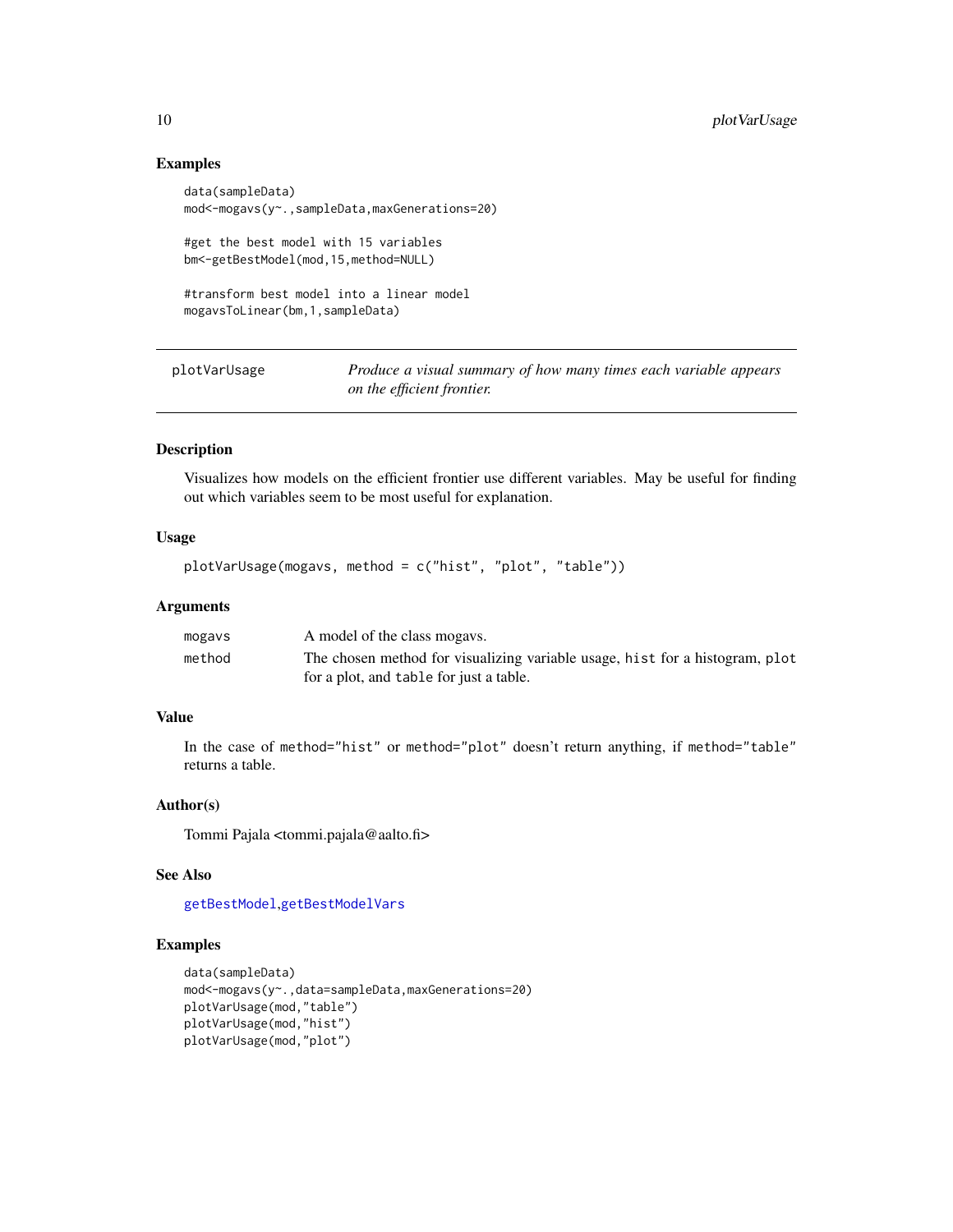<span id="page-10-1"></span><span id="page-10-0"></span>

#### Description

A simulated data set with 100 observations, 1 dependent variable and 60 independent variables.

## Usage

```
data("sampleData")
```
## Details

The data frame variable y includes the dependent variables, while the x1 to x60 refer to independent variables.

#### Examples

```
data(sampleData)
ans <- mogavs(as.matrix(sampleData)[,-1],as.matrix(sampleData)[,1],maxGenerations=10)
```
summary.mogavs *Summary function for mogavs*

#### Description

S3 summary method for the mogavs class, producing output about the run and the models on the efficient frontier.

#### Usage

```
## S3 method for class 'mogavs'
summary(object, ...)
```
#### Arguments

| object                  | A model of class mogays.                                                        |
|-------------------------|---------------------------------------------------------------------------------|
| $\cdot$ $\cdot$ $\cdot$ | Additional arguments for summary, only here to achieve S3 consistency, ie. they |
|                         | are ignored.                                                                    |

## Value

A list with the following details:

|             | maxGenerations The number of generations run for the model.                                        |
|-------------|----------------------------------------------------------------------------------------------------|
| boundary    | The efficient frontier, summarized as a two-column matrix with the number of<br>variables and MSE. |
| modelsTried | The number of models tried during the run.                                                         |
|             |                                                                                                    |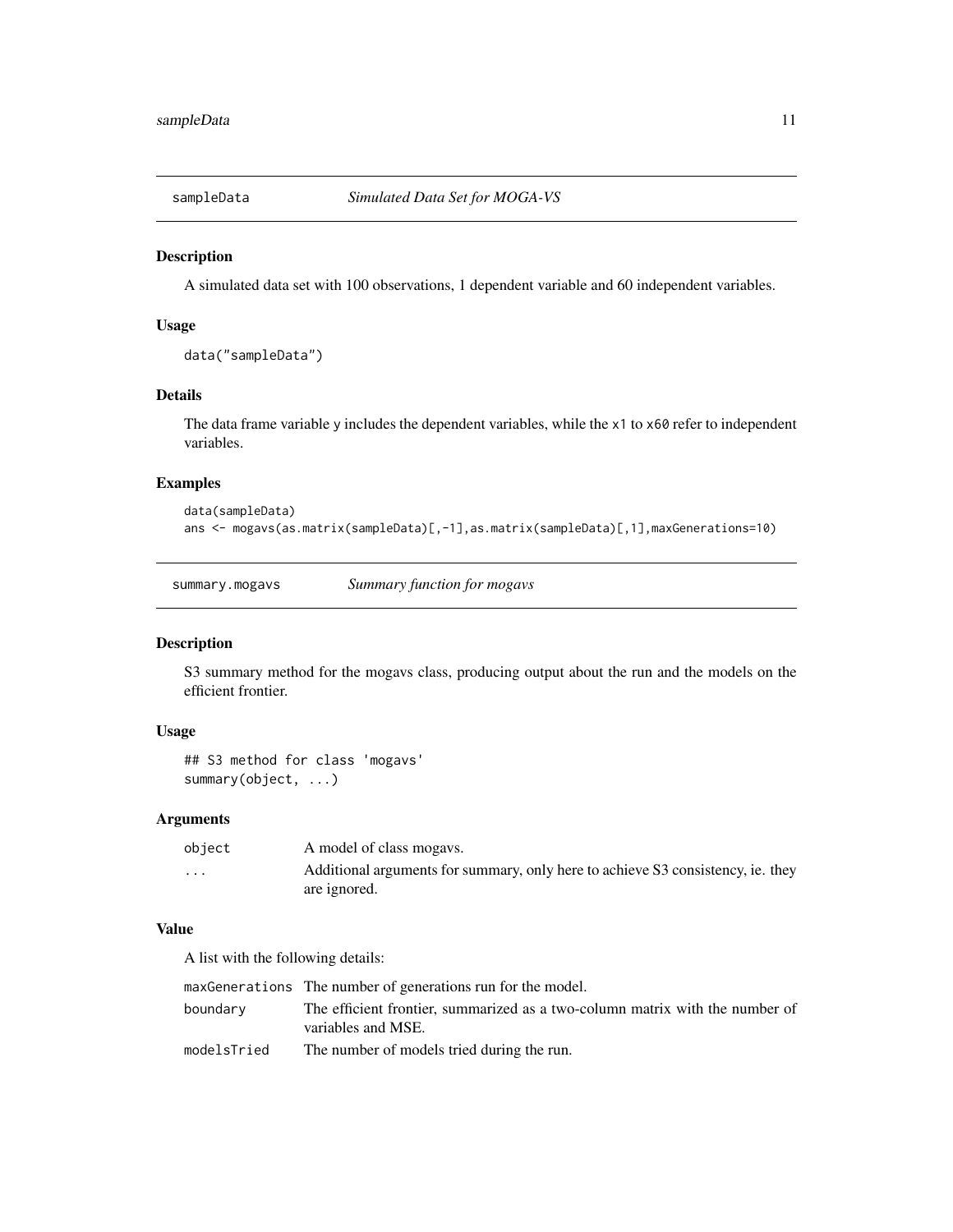## <span id="page-11-0"></span>Author(s)

Tommi Pajala <tommi.pajala@aalto.fi>

#### See Also

[mogavs](#page-6-1)

## Examples

```
data(sampleData)
mod<-mogavs(y~.,data=sampleData,maxGenerations=20)
summary(mod)
```